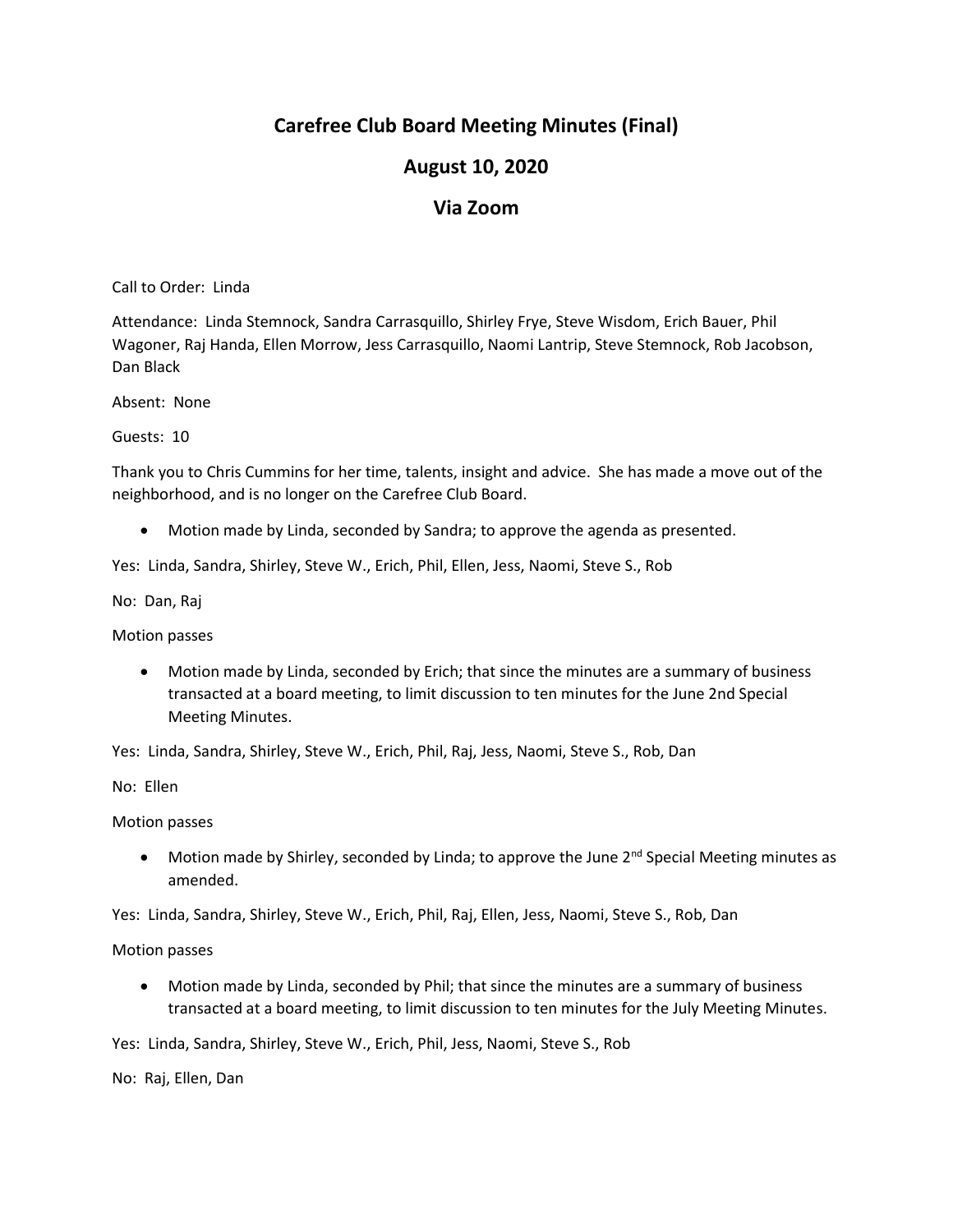Motion passes

Motion made by Erich, seconded by Linda; to approve the July minutes as amended.

Yes: Linda, Sandra, Shirley, Steve W., Erich, Phil, Raj, Ellen, Jess, Naomi, Steve S., Rob

No: Dan

Motion passes

### **SECRETARY'S REPORT: (SANDRA)**

- One more person paid their dues. Lot 139.
- Lot 57 was sold on 8/7/20 and we should be receiving the dues check from the closing company. That leaves (12) lots that have not paid at all and (2) lots that are partially paid. You can see the list of those who have not paid or are still short of the full payment.
- Kirkpatrick is now paying the bills for Carefree.
- The Ballot will go out by next week.

## **TREASURERS REPORT: (KMC)**

- KMC sent over the financials for July.
- Swim team, lights and signs will need to be broken out separately, along with the capital expenditures for the carpet and paint for the Clubhouse and the diving board. As we go forward the wrinkles will be worked out with the financials.

## **POOL: (LINDA)**

 Were able to reopen today with guards who had at least 14 days with no symptoms after contact with lifeguard who tested positive, or had negative test and no symptoms. Per ISDH, recommended that all lifeguards get tested as a precaution. Other than the lifeguard who tested positive, no others had symptoms and reports received so far have all been negative. Lifeguards work at the mercy of the weather, and now had to deal with COVID-19. They were out of work for 6 days through no fault of their own. Hopefully there are no objections to pay those who were scheduled to work those six days half of what they would have earned as a gesture of goodwill. Starting today, the pools are open half-days on weekdays and full days on weekends. Pools will close Labor Day. Forgot to report last month that Sandra spent 5 hours and Jess spent 2 hours power washing the deck on the south side of the baby pool. Concrete looks great and thank you very much. Thanks to Gary Kubanscek for hanging the Plexiglas shield in the concessions window.

## **GROUNDS: (ROB)**

 The goals and backboards were replaced for the basketball courts. Thank you to Greg Eickman, and Phil Wagoner for their help.

#### **NEWSLETTER: (JESS)**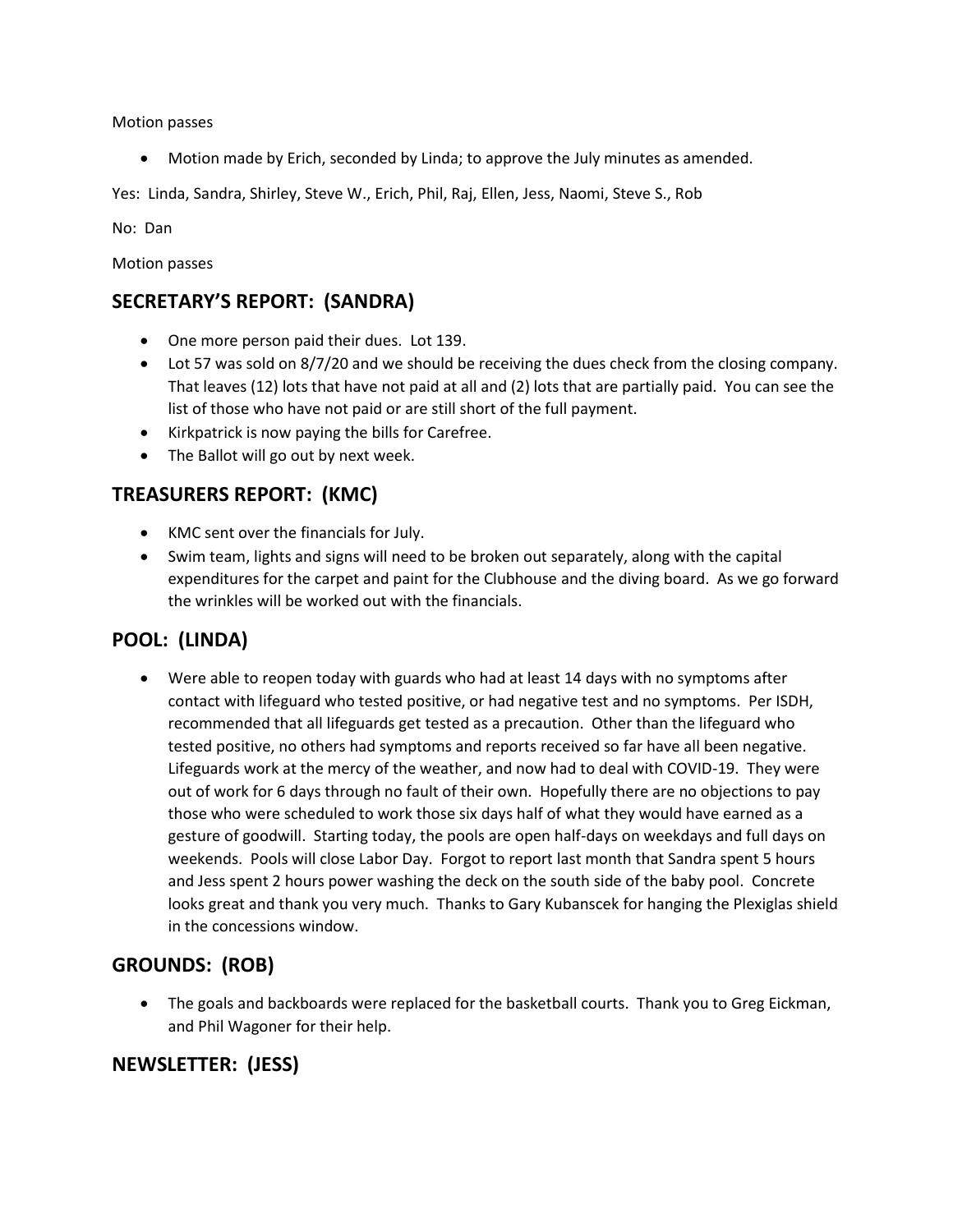$\bullet$  In our last newsletter we announced our 50<sup>th</sup> Anniversary for Carefree Club (1970-2020), and there were individuals from our neighborhood who came up with a logo to celebrate. I would like to see if the Welcome Committee or Activities Committee would consider checking interest with our members and if they felt it was great enough, allow members to order prepaid shirts with our logo on them. I can also envision the logo at the Clubhouse.

### **ACTIVITIES:**

 Committee met last week. Reviewed the survey results. For this fall, planning to have a foam party for kids in August, in September an outdoor movie, in October a 5K walk/run and a bonfire. Offering 4 outside yoga classes to members and guests starting August 15 to gauge interest. Blood drive is October 9.

### **WEB: (ERICH)**

- The newsletter and minutes are up. The pool reopening is on the web on the front page. We went to half days Monday-Friday and no sign-up is necessary. For the weekend your spot can be reserved on Thursdays. We will probably have low numbers so you would probably still be able to walk in on a weekend.
- The emails that are being sent out to the membership are being opened at a 60% rate, that's approximately 350 emails.

## **CLUBHOUSE: (STEVE W.)**

- Expenses were \$354.57 and Income \$1060.00.
- Both A/C's were tuned.
- Large trash bags were purchased along with a shampooer, carpet spot cleaner, and carpet shampoo for the clubhouse.

## **WELCOME COMMITTEE: (TERRI)**

- Set new members Meet & Greet dates for 9/15 and 11/17. Sending out welcome letters and invitations to M&G on 9/15 to 17 new members who have joined from January to June 2020. Hope to get new member info from KMC from that point on to do the same for the 11/17 date.
- Penny Innskeep is preparing an email for Erich to send to members looking for anyone that would like to promote their business and offer something for our welcome bags we will have for the new members.

#### **OLD BUSINESS**

None

#### **NEW BUSINESS**